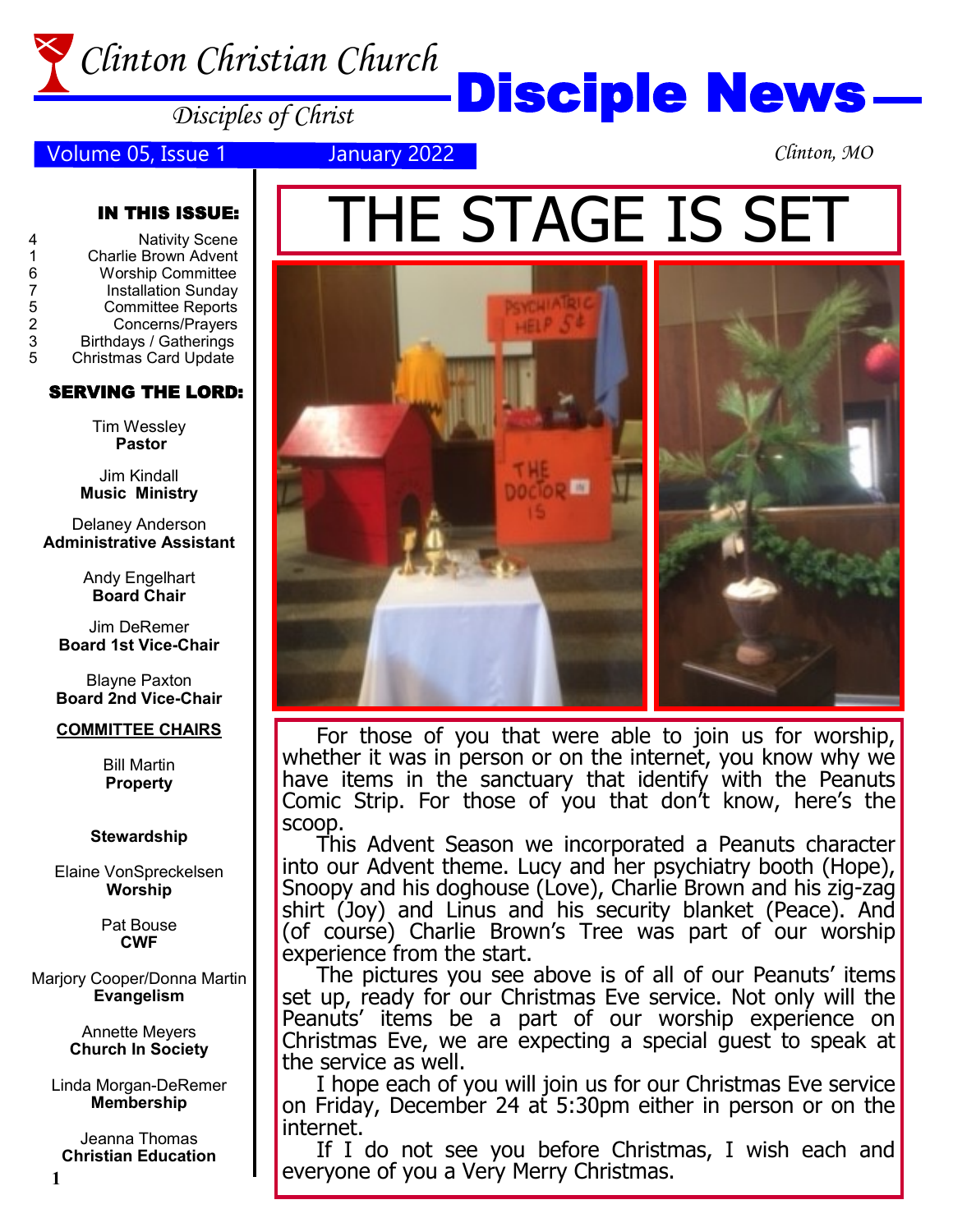### **Thoughts, Prayers and Concerns**

# **Concerns and Celebrations**

Prayers for these individuals as they fight cancer: **C.W. Southers Erica (Vicki Kaufman's friend) Sherri Royal's Daughter in Law's Brother, Jacob Brian Purvis Gary Grenzke Ashley Powell Wylie Brown Kenny Royal's Sister, Marilyn**

Prayers for **the Jones Family (Matt, Tabitha, Addie, and Avery)** as they all have had bouts with COVID.

Prayers for **Chuck Hinton,** who spent some time in the hospital.

Congratulations to **Linda Haynes on becoming a Grandma. Stone Christopher** was born December 3. Mom and baby are doing fine.

Prayers for **Freda Engelhart and Family** on the death of her **sister, Marie Wilson.** 

Prayers for **Paula Jones' Mom and Dad** as her dad is in Truman Lake Manor for rehab. This has been a hard transition for all involved.

Prayers for **Debbie Reith's friend Bill Bob O'Neill.** He is fighting COVID.

Prayers for **Sharlotte Anderson**. She has COVID.

Prayers for **Tabitha Jones' Dad**. He is fighting COVID. He is home but still needs prayers.

Prayers for **Cheryl Craig,** who had emergency surgery and spent a few days in the hospital.

Prayers for **Tommy Rogers (Mary Laughlin's Brother).** He is in the hospital with health issues.

Prayers for **friends and family of Traci Julian.** Traci was a waitress at Dietz Restaurant and was a friend to many. She was always great to the AMEN Group. She passed away December 16th.

Prayers for **Amy Bade, Donna Frederich's daughter.**  Amy is pregnant and due in March and has COVID.

Prayers for **Tina Wessley.** Tina injured her hand breaking up a dog fight, has tendonitis in her elbow and has been diagnosed with Essential Tremors.

**Prayers for all of us as we navigate our way through this COVID pandemic. May God give us wisdom and direction.**

**Continued prayers for those people named on our Starfish. Pray that God will intervene in their relationship with Jesus. Either by starting it or strengthening it.**

## **Ongoing Concerns**

Sharlotte Anderson, June Dehn, Walt Reinhard, Lucy Nilson, Tina Wessley, Phyllis Jones, Kyle Engelhart, Jack and Alice Leisure, Our Church, Our Church Leaders, Our Pastor, Our Community, Our Youth Group, Our Starfish

## **Shut in Concerns**

### **Kristine Brock**

Ridge Crest Nursing Home 706 S. Mitchell, Warrensburg, MO 64093

### **Connie McNarron**

Clinton Rehabilitation, 1009 East Ohio, Clinton MO 64735

### **Evelyn Weber**

Lincoln Community Care Center, 205 Timberline Drive, Lincoln, MO 65338



### **PRAYERS FOR OUR TROOPS**



If you have a family member, friend or loved one who is serving active duty in the military, please contact the office to have them included in our ongoing prayers. If available, please provide us with a picture and any pertinent information you wish to share, such as: name, relationship to you, family, where they are serving, what capacity they are serving in, etc...

**Please keep the following troops in our prayers:**

Cesar Gutierrez, Trent Crawford, Dylan Wilson, Dameon Skaggs, Brandon Robertson, Weston Miekley, Gordon Snethen, Cathleen Gutierrez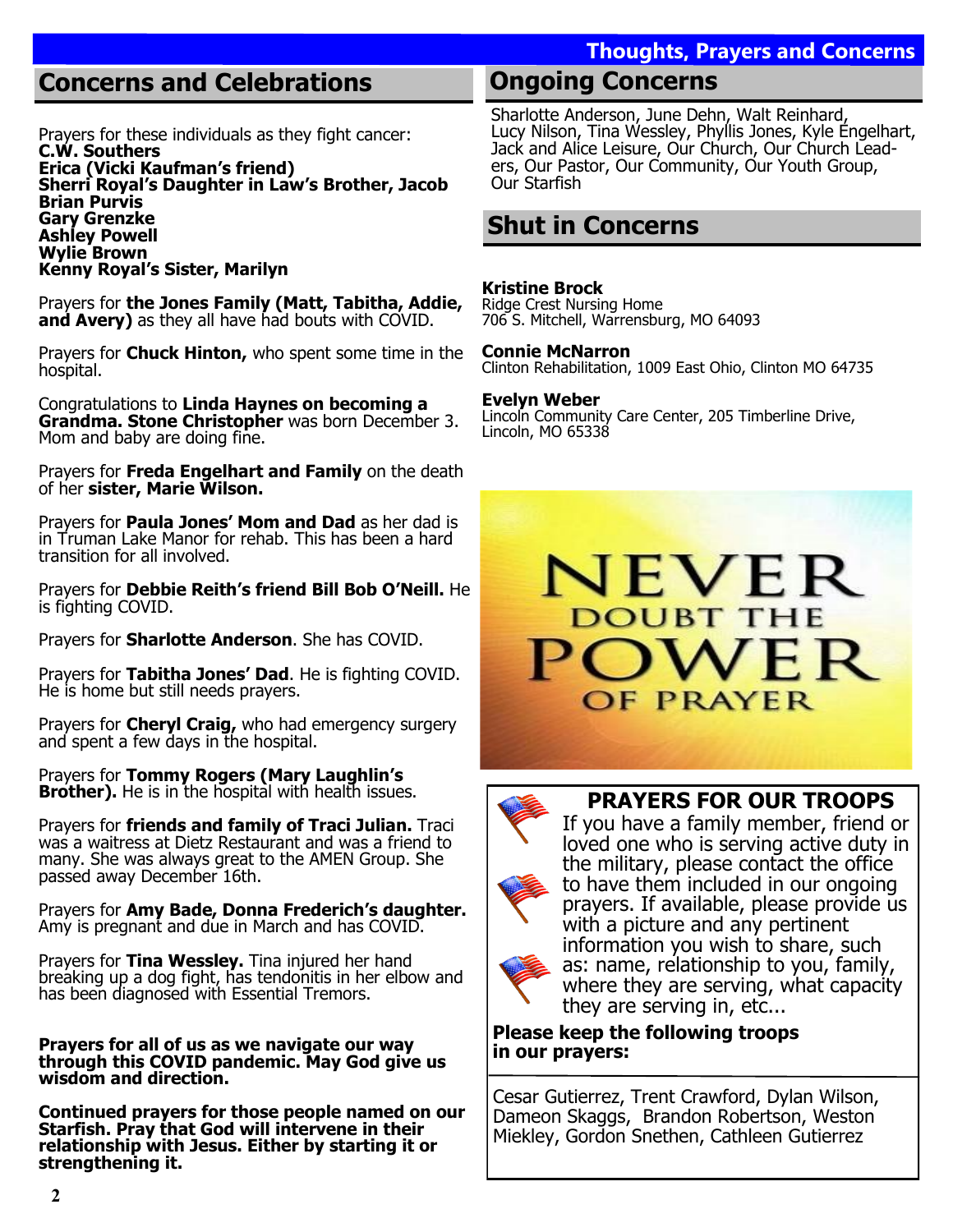# **January 2022 Birthdays**



- Sharon Minich **9**
- Ranae Walrath **10**
- **19** Izabel Pugh
- Freda Engelhart **26**
- Lyle Gladfelter **28**
- Jerry Winburn **31**



# **Anniversaries**

NO ANNIVERSARIES IN JANUARY



# **CHURCH FAMILY MEETINGS AND GET TOGETHERS**

AFTERNOON PRAYER GROUP AFTERNOON PRAYER GROUP MEETS EACH WEEK IN THE MIDDLE OFFICE ON WEDNESDAY AFTERNOON AT 2:45pm.

YOUTH GROUP YOUTH GROUP FOR 6TH GRADE THRU 12TH GRADE ARE MEETING EVERY OTHER SUNDAY AT 5PM IN THE FELLOWSHIP HALL. THE JANUARY MEETING DATES ARE THE 9TH AND 23RD

BOARD MEETING THE BOARD MEETS ON THE SECOND MONDAY OF EACH MONTH AT 6:00pm NEXT MEETING MONDAY, JANUARY 10

AMEN GROUP THE AMEN GROUP MEETS ON THE FIRST SATURDAY OF EACH MONTH AT 8:00am AT DIETZ FAMILY RESTAURANT. THE COST OF THE BREAKFAST BUFFET IS \$8 (INCLUDES DRINK) ALL MEN ARE WELCOME. NEXT MEETING IS A WEEK LATER JANUARY 8TH, 2021

ELDERS' MEETING

THE ELDERS MEET ON THE SECOND TUESDAY OF EACH MONTH AT 5:30pm IN THE FELLOWSHIP HALL NEXT MEETING - TUESDAY, JANUARY 11

### SUNDAY SCHOOL

THE IN-BETWEENERS SUNDAY SCHOOL CLASS TAUGHT BY BRIAN HETHERINGTON IS ONCE AGAIN MEETING IN THE FELLOWSHIP HALL SUNDAY MORNINGS AT 8:45 AM

### READING OF THE BIBLE

ANDY ENGELHART IS LEADING A BIBLE READING IN THE FELLOWSHIP HALL SUNDAY MORNINGS AT 8:30 AM. ANDY WILL READ A PORTION OF THE BIBLE AND LEAD A QUICK DICUSSION OF WHAT WAS READ. SHOULD LAST NO MORE THAN 30 MINUTES. COME SUPPORT ANDY IN THIS CALLING

GAME NIGHTS AND FELLOWSHIP DINNERS ARE IN FULL SWING AS WELL CHECK IN THE NEWSLETTER, BULLETIN. ON FACEBOOK, THE WEBSITE OR DURING WORSHIP FOR MORE INFO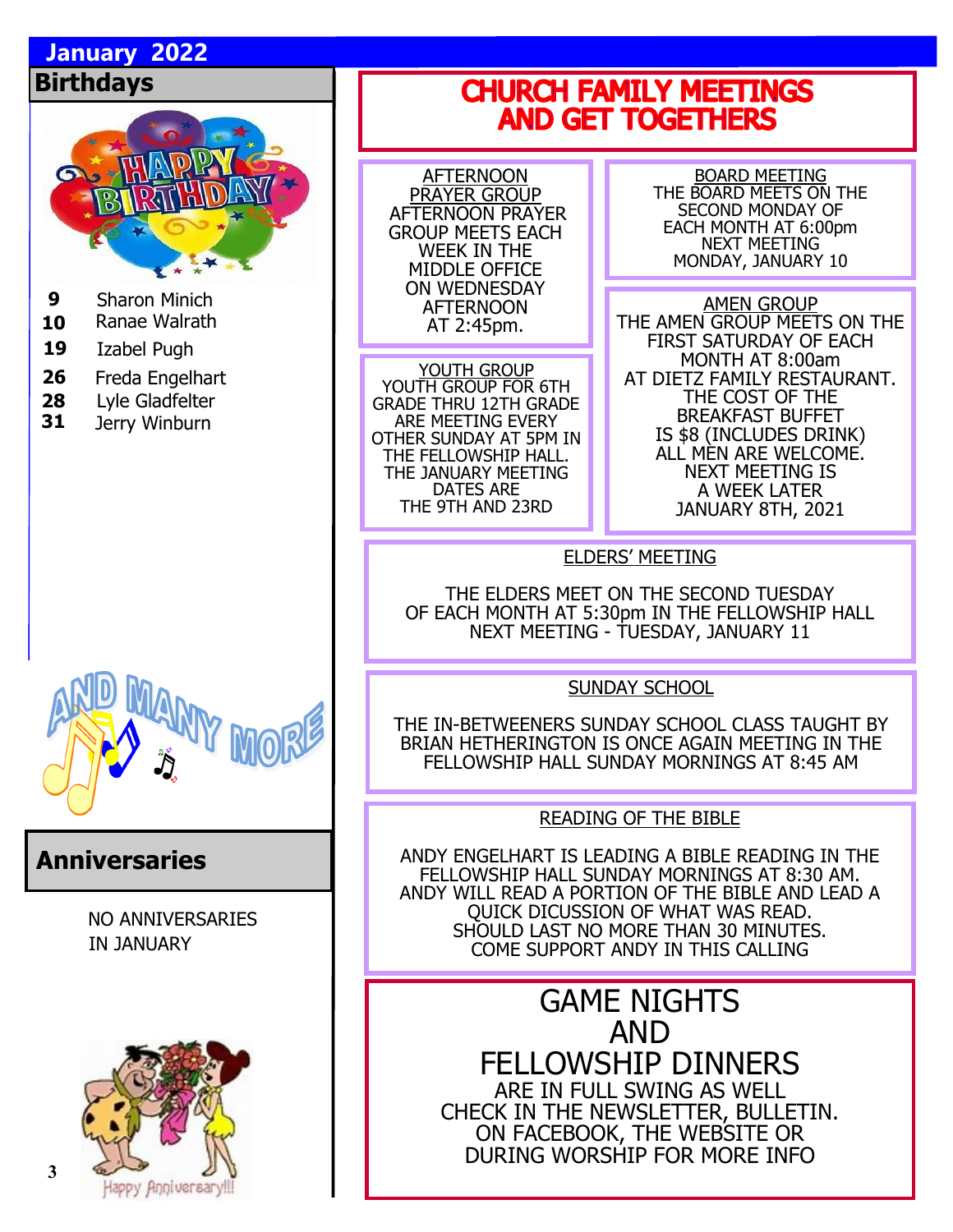# Nativity Scene makes appearance for the 3rd year



A big "SHOUT OUT" to Bill Martin and Brian Hetherington for assistance in putting up the Nativity Scene this year. Another big "SHOUT OUT" to Dan Wallace and Bill Martin for making sure the 70 mph winds on December 15th didn't blow the Nativity Scene into the next county by laying the figures down for the day. It takes teamwork to make everything work.

### Dear Church Family,

# I want to say a HUGE THANK YOU

for all of the cards, notes and gifts you have given me this Holiday Season. Your outpouring of love and caring you have shown Tina and I during this Christmas time and the whole year has been up and above anything we could have ever imagined. We are blessed to be a part of this church and to be able to call you family. MERRY CHRISTMAS AND A HAPPY NEW YEAR TO YOU ALL

# A BIG THANK YOU

TO ALL OF YOU THAT HELD OFFICE, WERE COMMITTEE CHAIRS, WERE ON A COMMITTEE, WERE DEACONS AND ELDERS, WERE WORSHIP LEADERS, SANG IN THE CHOIR, PLAYED IN THE BELL CHOIR, RAN AV AND SOUND, OR HELPED IN ANY WAY IN 2021. IT COULDN'T HAPPEN WITHOUT YOU

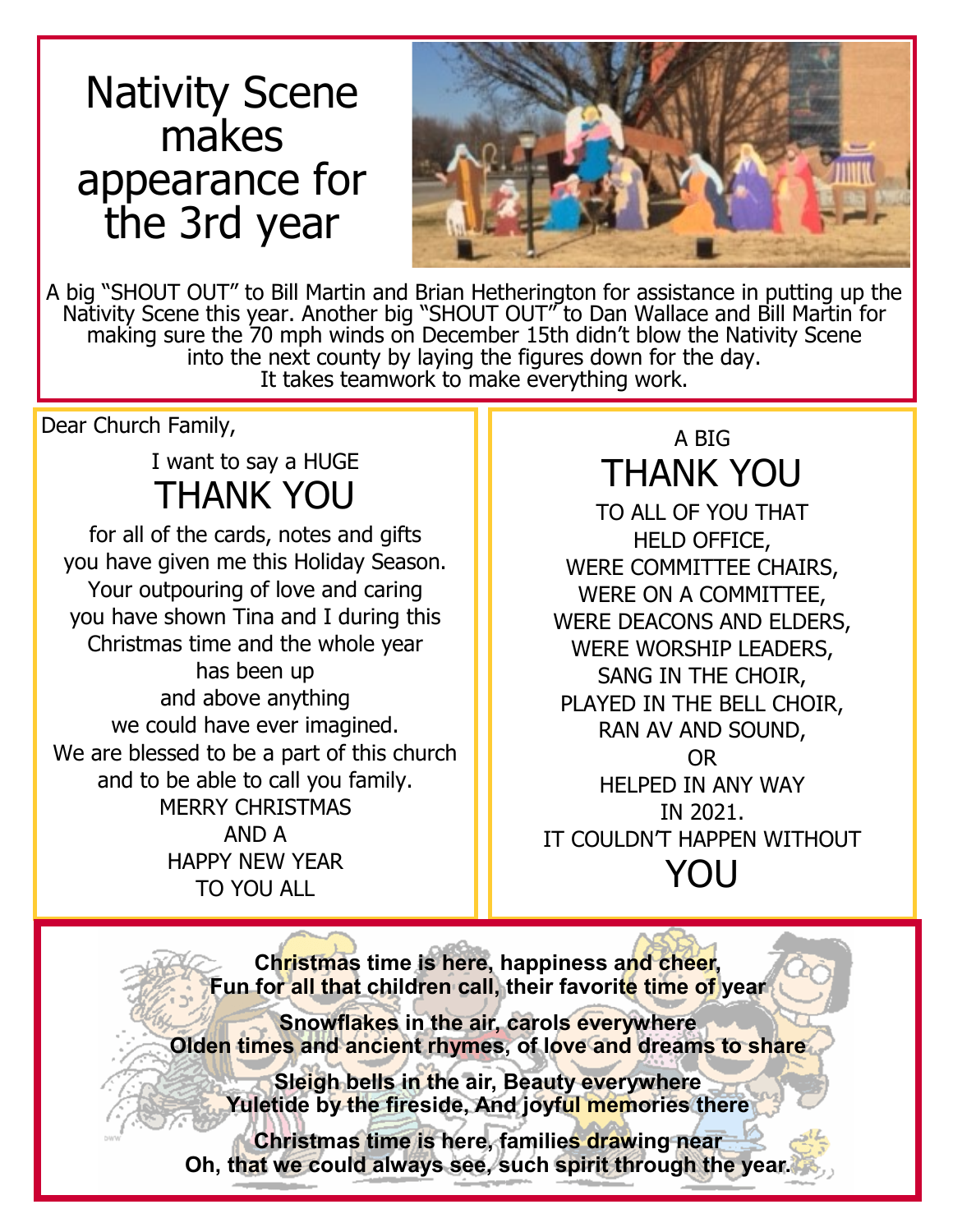# **MEMBERSHIP COMMITTEE**

**Fellowship Dinners Resume!**

**The membership committee is excited that we are starting Fellowship Dinners again. The January Fellowship Dinner will be on January 16th after church.** 

**Game Night! Our next Game Night will be on Friday, January 28th. Dinner starts at 6pm and the games after.**

**Membership Committee is looking for new members to be a part of planning and organizing these great events. If you are interested, contact Linda DeRemer, who will be the new Chairperson of the Membership Committee for 2022.**

### **EVERTONE IS WELCOME TO EACH OF THESE EVENTS. MORE DETAILS TO COME**

CWF News

2021 is coming to a close and boy was 2021 busy. Our money making opportunities accomplished with the help of the congregation. Thank you. Remembering others by making our rummage available to anyone in need. Items no longer needed by one, can assist others survive. A very awesome feeling. Thanks to all making cookies. A big thank you to Annette securing Pam Rickets as the program for the Christmas Brunch. God speed as she leads Anne's Place. Helping support those fighting addiction and domestic violence.

CWF Executive Meeting Monday Feb. 7 @ 10 am. Planning 2022 events, assisting others around us.

Thursday Jan. 20-pie making. 9 am. Come join in.

JOY WILL NOT meet in Jan. Next meeting date Monday Feb. 21 @ 5:15.

Pat

### **Spreading Christmas Cheer**

Last year we started the tradition of writing Christmas Card from the Church to those in care facilities in the area and we continued it for 2021. Does that make it a tradition? We wanted to make sure those in a care facility receive love from their friends at the Clinton Christian Church. We asked for those that wanted to participate to take a packet of cards, donated by CIS, and write a heartfelt message and sign the cards from the Clinton Christian Church (to assist with confusion of the residents on who the person is sending the card and to not lick the envelops for 2 reasons, difficulty opening and COVID.)

The goal was 220 cards when the Christmas card drive was announced. By the deadline of December 5 we had 319 completed cards.

Because of the wonderful participates we were able to deliver Christmas Cards to 8 facilities. This includes 6 in Clinton (The Arbors, Jefferson Gardens, Westwood, Clinton Healthcare, Bristol Manor and Joy Adult Care) plus 1 in Warrensburg and 1 in Lincoln.

Thank you to all that wrote cards and delivered cards to make this such an amazing success. Not only were the residents appreciative, so were the staff at the facilities and it brought joy to those that wrote cards and those that assisted in delivering cards. We are an amazing Church family! **<sup>5</sup>**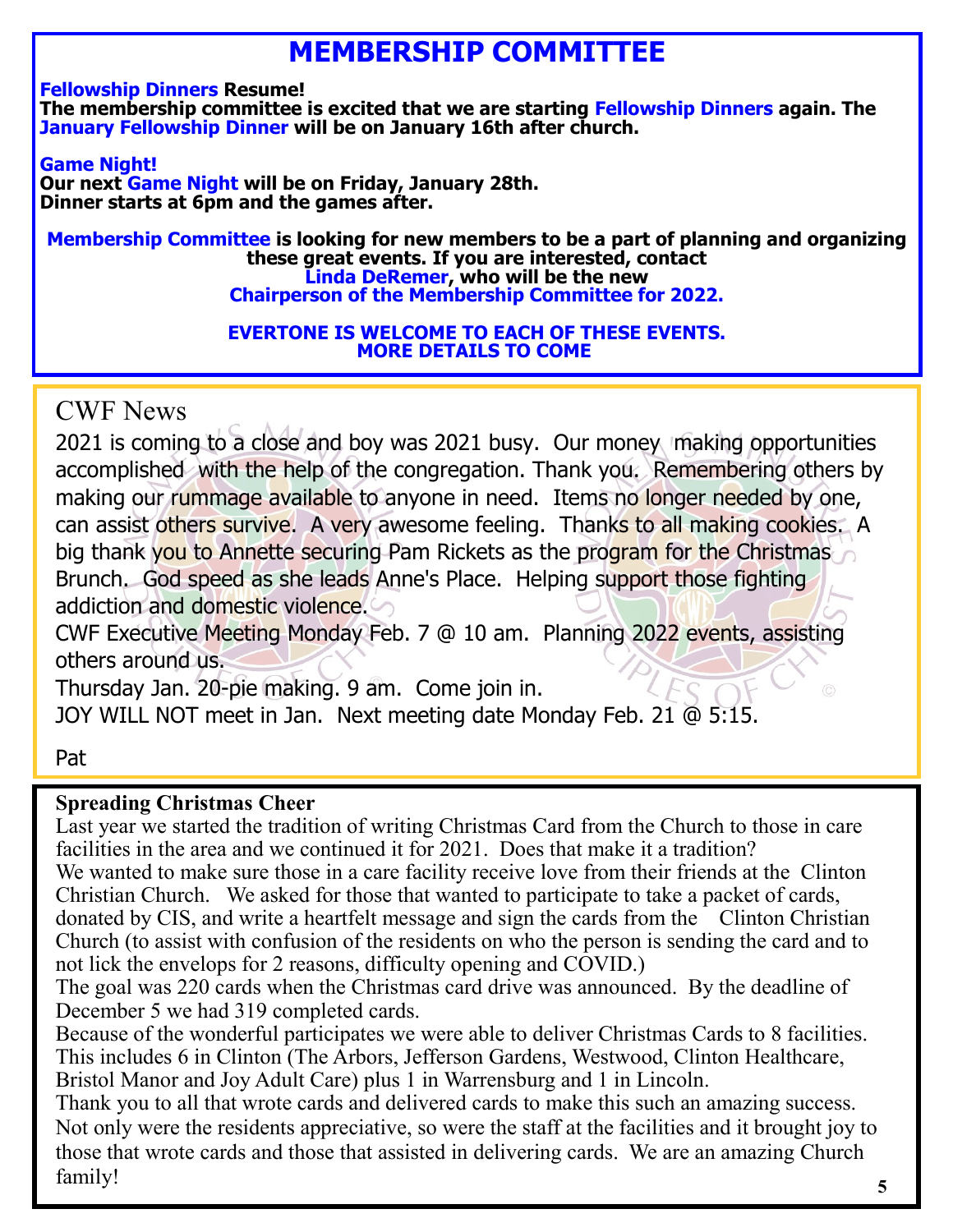# **WORSHIP COMMITTEE DECEMBER MEETING HIGHLIGHTS**

- 1. We plan to have some members of the Heartland Chorale join our choir in presenting special Christmas music during the service on December 19 $^{\sf th}$ .
- 2. Thank you to Lisa Wallace for lining up folks to light the Advent Wreath during the season of Advent.
- 3. Thank you to Becky Culler for the great Christmas decorations in the church to go along with Pastor Tim's "Advent According to Peanuts."
- 4. Because we still are dealing with COVID-19, we will not have our "Circle in the Sanctuary" again this Christmas Eve. Instead, those folks in the sanctuary will remain in the pews and have the candlelight be passed along each row; and the folks watching electronically will be encouraged to light their own candle and participate remotely during the lighting of the candles. Four members of the committee volunteered to light the candles down the center aisle on Christmas Eve.
- 5. Becky will contact Pastor Tim regarding where donated blankets for Christmas Eve should be placed.
- 6. December 26, 2021, and January 2, 2022, are Sundays of Christmas. Therefore, we'll be singing Christmas carols during the services, and the Christmas decorations won't come down until after January 2<sup>nd</sup>.
- 7. We'll look into having some kind of celebration and/or community service for the Sunday before Martin Luther King, Jr. day, January 16, 2022.
- 8. A revised Worship Committee page will be included in the 2022 Church Directory.
- 9. If you have any suggestions for enriching our worship services, please don't hesitate to contact one of the committee members/coordinators: Jody Anderson, Pat Bouse, Chris Craig, Becky Culler, Carol Hinton, Jim Kindall, Donna Martin, Bree Smith, Elaine VonSpreckelsen, Dan Wallace, or Lisa Wallace.
- 10. We'd love to have you join us in serving on the Worship Committee. We meet on the first Thursday of each month. Our next meeting will be January 6, 2022, at 4:00 pm.



# PERFECT PICTURE

Are you at a church meeting, event or gather? Take some pictures. We would love to have them for sharing in the newsletter, social media, the website and more. Help us spread the word of all the great things this church family does each and every day! We should be proud to share what we do. This could be the reason someone attends and feels at home here or it could encourage someone to do something similar as well.

If you take pictures, you can email them or text them to Christa Atchison, [avteam@clintonchristianchurch.com](mailto:avteam@clintonchristianchurch.com) or 660-525-1338. Please include information about what is happening in the pictures, who is hosting it and etc.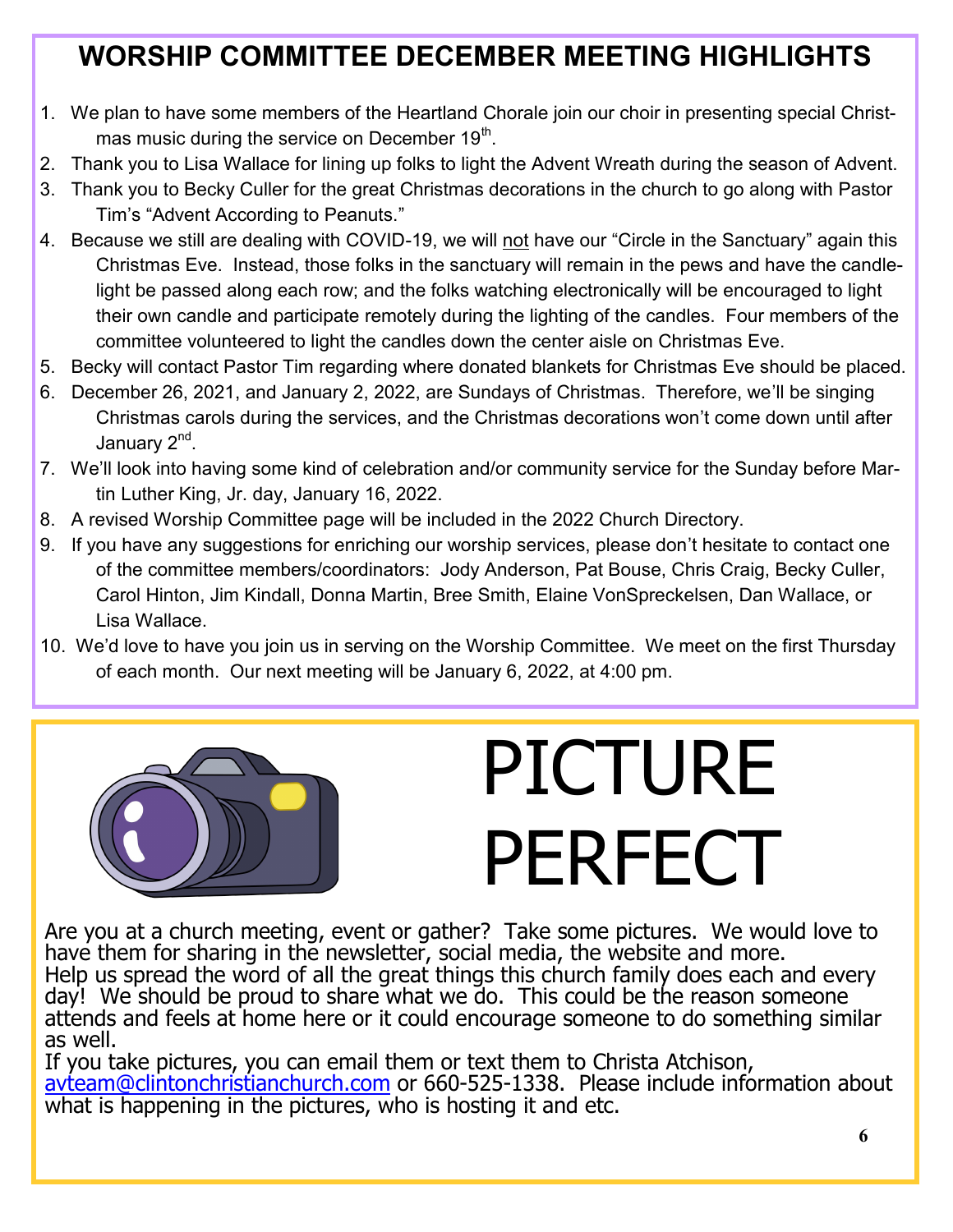# CHURCH IN SOCIETY (CIS) REPORT

CIS MET ON MONDAY, DECEMBER 12. SINCE OUR COMMITTEE HAS TAKEN COMPLETE CHARGE OF THE COMMUNITY CAFÉ, WE DECIDED WE NEEDED A SEPARATE CHECKING ACCOUNT. THIS WAS BROUGHT BEFORE THE BOARD AND IT PASSED. THERE WILL BE TWO SIGNATURES ON THE ACCOUNT.

IT WAS REPORTED THAT THE MANAGER AT WALMART, JANE, WAS APPROACHED AND ASKED IF THEY COULD SUPPLY FRIED CHICKEN TO HELP THE EFFORTS OF COMMUNITY CAFÉ. WALMART IS STEPPING UP AND SUPPLYING 100 PIECES OF CHICKEN QUARTERLY.

IT WAS VOTED TO DONATE \$100 TO THE SALVATION ARMY.



HELPING **OTHERS** WE CONTINUE TO PROVIDE GAS VOUCHERS FOR CLIENTS NEEDING GAS FOR THEIR VEHICLES.



WE DONATED \$140 TO THE CLINTON ANIMAL SHELTER. THIS AMOUNT WAS ADDED TO THE CHANGE COLLECTED DURING KIDS4CHANGE MAKING THE ONE MONTH TOTAL DONATED TO CLINTON ANIMAL SHELTER \$300.

WE DISCUSSED GIVING MONEY TO THE DISCIPLES OF CHRIST WEEK OF COMPASSION TO GO TOWARD CLEAN-UP OF THE RECENT TORNADO DISASTER. WE ARE PUTTING THIS ON HOLD SO WE CAN GET A BETTER FEEL WHERE EXACTLY THE NEED IS GREATEST.

WE HAVE A SURPLUS OF 10 BICYCLES. IF YOU KNOW ANYONE NEEDING A BIKE, CONTACT ANNETTE MEYERS @ 660-869-8387

BECAUSE OF YOUR GIVING HEARTS WE ARE ABLE TO HELP THOSE LESS FORTUNATE. THANK YOU

Installation Sunday

Installation of the 2022 Officers and Deacons January 9th, 2022



We will be installing the 2022 Officers and Deacons during the Worship service on Sunday, January 9th. All elected 2022 Officers and Deacon please plan on attending this event. The first Board Meeting of 2022 will be the following night, Monday, January 10th.